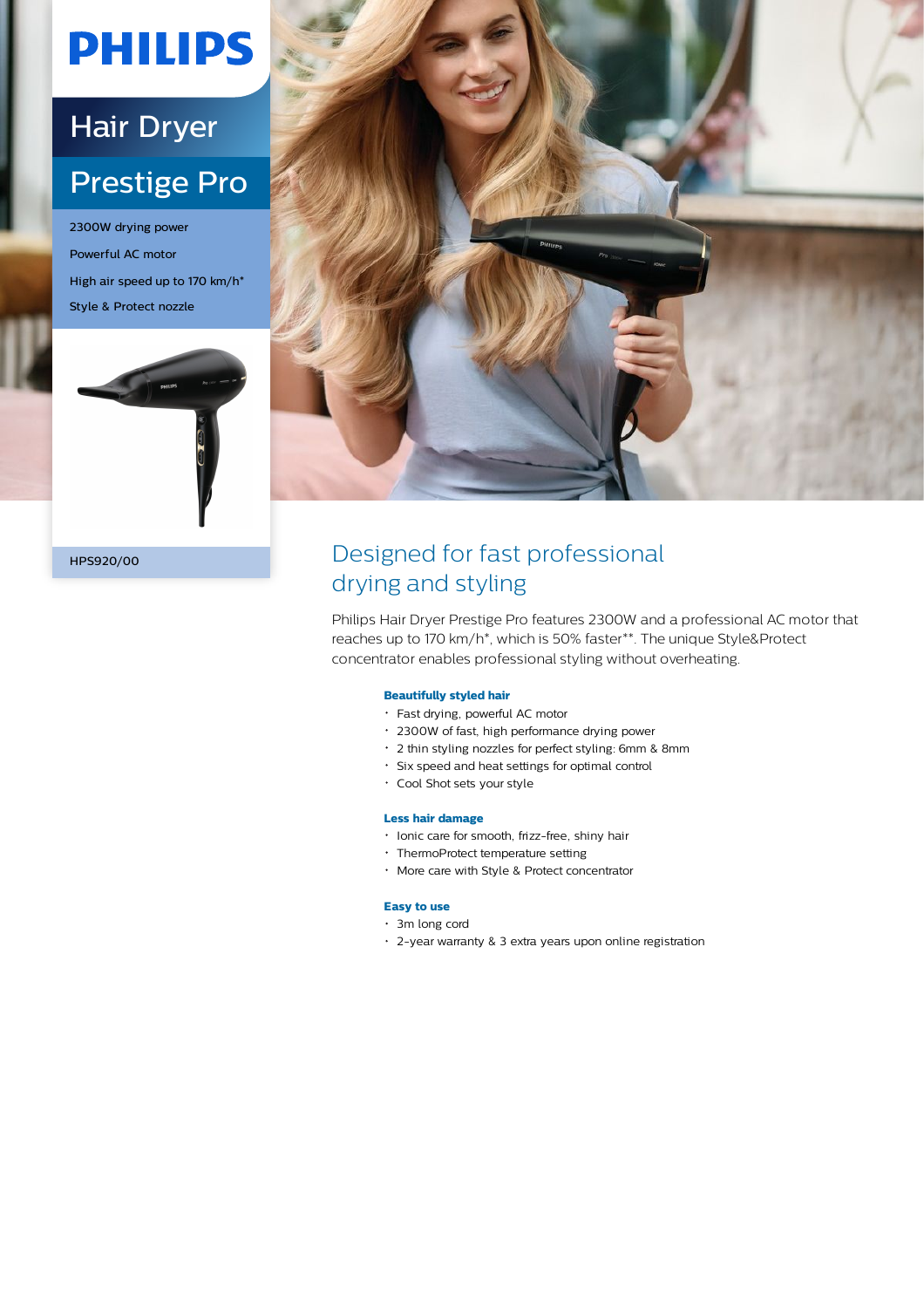### **Highlights**

#### **Professional AC motor**



The Pro Hair Dryer has a high performance AC motor with up to 170 km/h\* air speed, which is 50% faster\*\*. It is developed for professional, effective results.

#### **2300W of power**



This 2300W professional hair dryer creates a powerful airflow. The resulting combination of power and speed makes drying and styling your hair quicker and easier.

#### **Ionic care**



Charged negative ions eliminate static, condition the hair and smooth down the hair cuticles to intensify the hair's shine and glossiness. The result is hair that is smooth, shiny and frizz-free.

#### **ThermoProtect temperature**



The ThermoProtect temperature setting provides the optimal drying temperature and gives additional protection from overheating the hair. With the same powerful airflow, you will get the best results in a caring way.

#### **2 thin styling nozzles**



Perfect styling results with a concentrator for every need. The 6mm - for precise styling with maximum care and the 8mm nozzle for brushing and polishing of the hair.

#### **Style & Protect concentrator**



The uniquely designed Style & Protect concentrator with a special flap allows precise styling, while caring for your hair. The 6 mm nozzle forces the flap to open when the hair gets too hot, disolving excessive heat and improving styling power.

#### **Accurate control**



The speed and heat required can be easily adjusted to create the perfect style. Six different settings ensure optimal control for precise and tailored styling.

#### **Cool Shot**



A must-have professional function, the Cool Shot button provides an intense burst of cold air. It is used after styling to finish and set the style.

#### **3m cord**



The professional 3m long cord reinforces the ease of use anywhere you want.

#### **Long-lasting warranty**

Extend your 2-year warranty with 3 extra years with online registration of your product within 3 months of purchase.